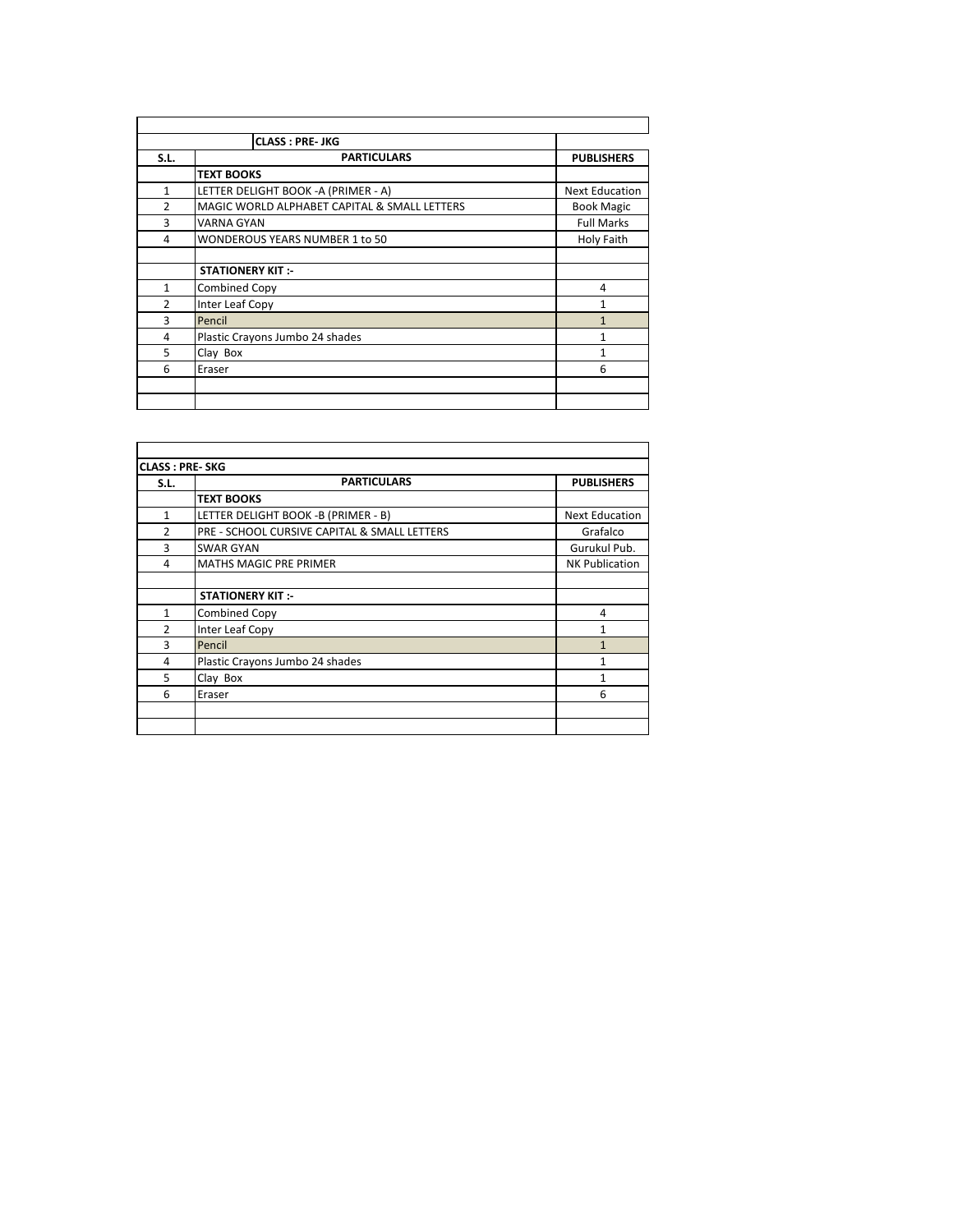| CLASS : 1      |                                        |                   |
|----------------|----------------------------------------|-------------------|
| S.L.           | <b>PARTICULARS</b>                     | <b>PUBLISHERS</b> |
|                | <b>TEXT BOOKS</b>                      |                   |
| $\mathbf{1}$   | Everyday English Grammar & Composition | Viva Education    |
| $\overline{2}$ | English New Images - CB                | Pearson           |
| 3              | <b>Cursive Handwriting</b>             | <b>Big Book</b>   |
| 4              | Panorama-1                             | P.P. Publication  |
| 5              | Hindi Surbhi                           | Holyfaith         |
| 6              | Hindi Sulekh                           | <b>Ace Vision</b> |
| $\overline{7}$ | Maths Ace Prime                        | Pearson           |
| 8              | Mental Maths With Olympiad             | <b>Big Book</b>   |
| 9              | Computer Nook Explore The Expert       | Nurture India     |
| 10             | Articulate book                        | <b>Rising Sun</b> |
|                |                                        |                   |
|                | <b>STATIONERY KIT:-</b>                |                   |
| $\mathbf{1}$   | Single Line 172pg                      | 1                 |
| $\overline{2}$ | Single Line 76pg                       | 1                 |
| 3              | Four Line 172pg                        | 1                 |
| 4              | Four Line 76pg                         | 1                 |
| 5              | Square Box 172pg                       | $\mathbf{1}$      |
| 6              | Square Box 76pg                        | $\mathbf{1}$      |
| $\overline{7}$ | Four Line Interleaf 172pg              | $\mathbf{1}$      |
| 8              | Four Line Interleaf 92pg               | 1                 |
| 9              | Drawing Copy 56pg                      | 1                 |
|                |                                        |                   |

| CLASS : 2      |                                        |                   |
|----------------|----------------------------------------|-------------------|
| S.L.           | <b>PARTICULARS</b>                     | <b>PUBLISHERS</b> |
|                | <b>TEXT BOOKS</b>                      |                   |
| $\mathbf{1}$   | Everyday English Grammar & Composition | Viva Education    |
| $\overline{2}$ | English New Images - CB                | Pearson           |
| 3              | <b>Cursive Handwriting</b>             | <b>Big Book</b>   |
| 4              | Panorama-2                             | P.P. Publication  |
| 5              | Hindi Surbhi                           | Holyfaith         |
| 6              | Hindi Sulekh                           | <b>Ace Vision</b> |
| 7              | Maths Ace Prime                        | Pearson           |
| 8              | Mental Maths With Olympiad             | <b>Big Book</b>   |
| 9              | Computer Nook Explore The Expert       | Nurture India     |
| 10             | Articulate book                        | <b>Rising Sun</b> |
|                |                                        |                   |
|                | <b>STATIONERY KIT:-</b>                |                   |
|                | 1 Single Line 172pg                    | $\mathbf{1}$      |
|                | 2 Single Line 76pg                     | 1                 |
|                | 3 Four Line 172pg                      | $\mathbf{1}$      |
|                | 4 Four Line 76pg                       | 1                 |
|                | 5 Square Box 172pg                     | 1                 |
|                | 6 Square Box 76pg                      | 1                 |
|                | 7 Four Line Interleaf 172pg            | $\mathbf{1}$      |
|                | 8 Four Line Interleaf 92pg             | 1                 |
|                | 9 Drawing Copy 56pg                    | 1                 |
|                |                                        |                   |
|                |                                        |                   |
|                |                                        |                   |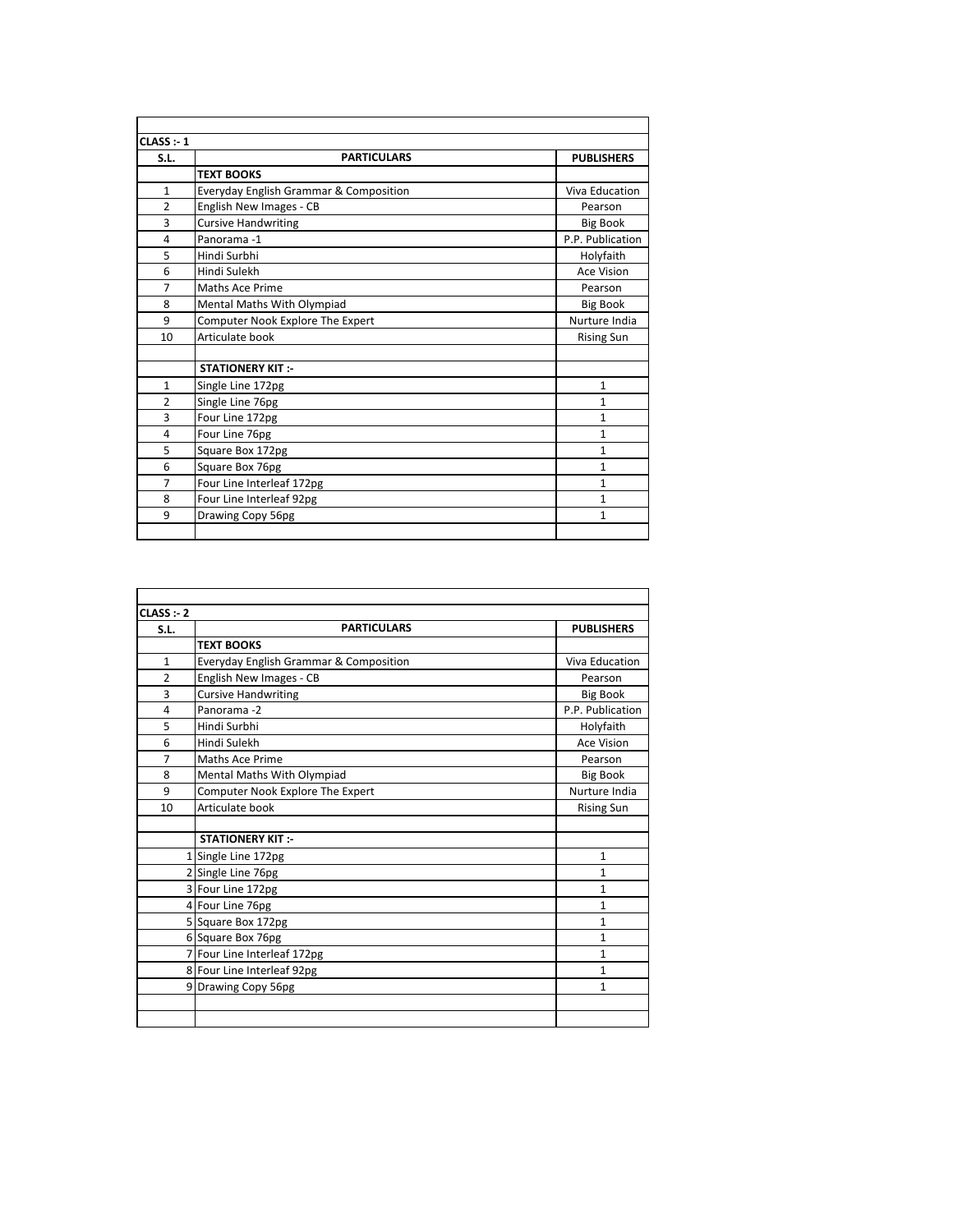| CLASS : 3      |                                        |                       |
|----------------|----------------------------------------|-----------------------|
| S.L.           | <b>PARTICULARS</b>                     | <b>PUBLISHERS</b>     |
|                | <b>TEXT BOOKS</b>                      |                       |
| $\mathbf{1}$   | Everyday English Grammar & Composition | Viva Education        |
| $\overline{2}$ | English New Images - CB                | Pearson               |
| 3              | <b>Cursive Writing</b>                 | <b>Big Book</b>       |
| 4              | Panorama                               | P.P. Publication      |
| 5              | Next Hindi 3 B - A                     | <b>Next Education</b> |
| 6              | Next Hindi 3 B - B                     | <b>Next Education</b> |
| $\overline{7}$ | Hindi Sulekh                           | <b>Ace Vision</b>     |
| 8              | Gyan Sudha                             | <b>Rising Sun</b>     |
| 9              | Maths Ace Prime                        | Pearson               |
| 10             | Mental Maths With Olympiad             | <b>Big Book</b>       |
| 11             | <b>Environmental Studies</b>           | Holyfaith             |
| 12             | What's What GK                         | Viva Education        |
| 13             | Computer Nook Explore The Expert       | Nurture India         |
| 14             | Articulate book                        | <b>Rising Sun</b>     |
|                | <b>STATIONERY KIT:-</b>                |                       |
| $\mathbf{1}$   | Four Line 172pg                        | $\mathbf{1}$          |
| $\overline{2}$ | Four Line 76pg                         | 1                     |
| 3              | Single Line 172pg                      | 3                     |
| 4              | Single Line 76pg                       | $\mathbf{1}$          |
| 5              | Drawing Copy 56pg                      | 1                     |
|                |                                        |                       |
|                |                                        |                       |

| CLASS : 4      |                                        |                       |
|----------------|----------------------------------------|-----------------------|
| S.L.           | <b>PARTICULARS</b>                     | <b>PUBLISHERS</b>     |
|                | <b>TEXT BOOKS</b>                      |                       |
| $\mathbf{1}$   | Everyday English Grammar & Composition | Viva Education        |
| $\overline{2}$ | English New Images - CB                | Pearson               |
| 3              | <b>Cursive Writing</b>                 | <b>Big Book</b>       |
| 4              | Panorama                               | P.P. Publication      |
| 5              | Next Hindi 4 B - A                     | <b>Next Education</b> |
| 6              | Next Hindi 4 B - B                     | <b>Next Education</b> |
| $\overline{7}$ | Hindi Sulekh                           | <b>Ace Vision</b>     |
| 8              | Gyan Sudha                             | <b>Rising Sun</b>     |
| 9              | Maths Ace Prime                        | Pearson               |
| 10             | Mental Maths With Olympiad             | <b>Big Book</b>       |
| 11             | <b>Environmental Studies</b>           | Holyfaith             |
| 12             | What's What GK                         | Viva Education        |
| 13             | Computer Nook Explore The Expert       | Nurture India         |
| 14             | Articulate book                        | <b>Rising Sun</b>     |
|                |                                        |                       |
|                | <b>STATIONERY KIT:</b>                 |                       |
| $\mathbf{1}$   | Single Line 172pg                      | 5                     |
| $\overline{2}$ | Single Line 76pg                       | 5                     |
| 3              | Drawing Copy 56pg                      | $\mathbf{1}$          |
|                |                                        |                       |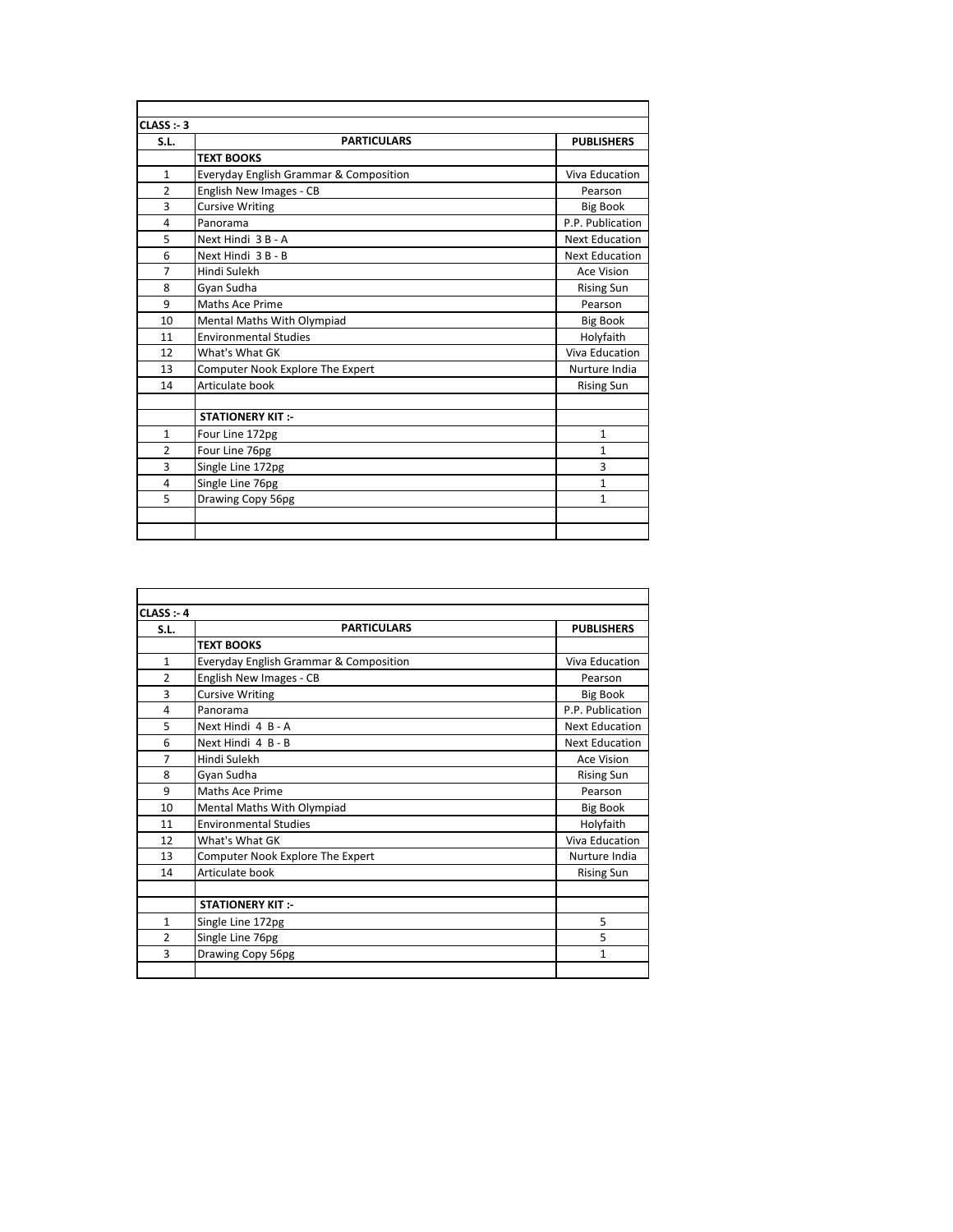| CLASS : 5      |                                                   |                       |
|----------------|---------------------------------------------------|-----------------------|
| S.L.           | <b>PARTICULARS</b>                                | <b>PUBLISHERS</b>     |
|                | <b>TEXT BOOKS</b>                                 |                       |
| $\mathbf{1}$   | <b>Everyday English Grammar &amp; Composition</b> | Viva Education        |
| $\overline{2}$ | English New Images - CB                           | Pearson               |
| 3              | <b>Cursive Writing</b>                            | <b>Big Book</b>       |
| 4              | Panorama                                          | P.P. Publication      |
| 5              | Next Hindi 5 B - A                                | <b>Next Education</b> |
| 6              | Next Hindi 5 B - B                                | <b>Next Education</b> |
| $\overline{7}$ | Hindi Sulekh                                      | <b>Ace Vision</b>     |
| 8              | Gyan Sudha                                        | <b>Rising Sun</b>     |
| 9              | Maths Ace Prime                                   | Pearson               |
| 10             | Mental Maths With Olympiad                        | <b>Big Book</b>       |
| 11             | <b>Environmental Studies</b>                      | Holyfaith             |
| 12             | What's What GK                                    | Viva Education        |
| 13             | Computer Nook Explore The Expert                  | Nurture India         |
| 14             | Articulate book                                   | <b>Rising Sun</b>     |
|                |                                                   |                       |
|                | <b>STATIONERY KIT:-</b>                           |                       |
|                | Single Line 172pg                                 | 5                     |
|                | 2 Single Line 76pg                                | 6                     |
|                | 3 Drawing Copy 56pg                               | $\mathbf{1}$          |
|                |                                                   |                       |
|                |                                                   |                       |

| CLASS: 6       |                                         |                   |
|----------------|-----------------------------------------|-------------------|
| S.L.           | <b>PARTICULARS</b>                      | <b>PUBLISHERS</b> |
|                | <b>TEXT BOOKS</b>                       |                   |
| 1              | English New Images - CB                 | Pearson           |
| $\overline{2}$ | Fun With English Grammar & Composition  | <b>Rising Sun</b> |
| 3              | People Who Made History - Ancient India | Ratna Sagar       |
| 4              | Hindi Vyakaran                          | Viva Edu.         |
| 5              | Vasant                                  | <b>NCERT</b>      |
| 6              | Tana Bana                               | <b>Rising Sun</b> |
| 7              | Maths Ace Prime                         | Pearson           |
| 8              | <b>Awareness Science</b>                | S.chand           |
| 9              | History                                 | <b>NCERT</b>      |
| 10             | Geography                               | <b>NCERT</b>      |
| 11             | Civics                                  | <b>NCERT</b>      |
| 12             | <b>Excellence in Social Science</b>     | Prachi            |
| 13             | Ruchira                                 | <b>NCERT</b>      |
| 14             | Sanskrit Vyakaran -1                    | Viva Edu.         |
| 15             | What's What                             | Viva Edu.         |
| 16             | Map Reflection                          | Prachi            |
| 17             | Computer Nook Explore The Expert        | Nurture India     |
|                |                                         |                   |
|                | <b>STATIONERY KIT:-</b>                 |                   |
| 1              | Single Line 172pg                       | 6                 |
| $\overline{2}$ | Single Line 76pg                        | 11                |
| 3              | Practical Copy 172pg                    | $\overline{2}$    |
|                |                                         |                   |
|                |                                         |                   |
|                |                                         |                   |
|                |                                         |                   |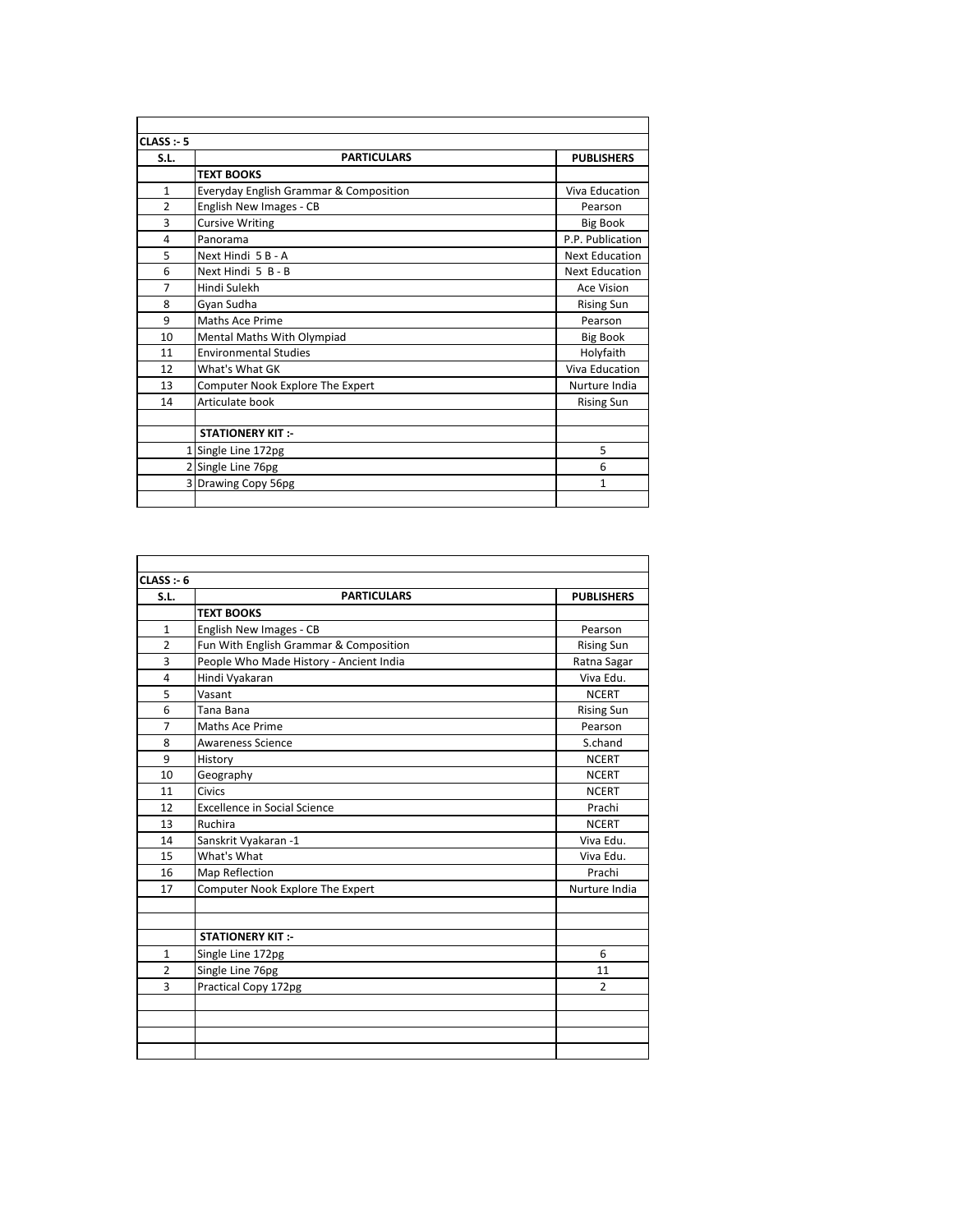| <b>PARTICULARS</b><br>S.L.<br><b>TEXT BOOKS</b><br>English New Images - CB<br>1<br>Fun With English Grammar & Composition<br>$\overline{2}$<br>3<br>People Who Made History - Medival India<br>4<br>Hindi Vyakaran<br>5<br>Vasant<br>6<br>Tana Bana<br>$\overline{7}$<br>Maths Ace Prime<br>8<br><b>Awareness Science</b><br>9<br>History | <b>PUBLISHERS</b><br>Pearson<br><b>Rising Sun</b><br>Ratna Sagar<br>Viva Edu.<br><b>NCERT</b><br><b>Rising Sun</b><br>Pearson<br>S.chand |
|-------------------------------------------------------------------------------------------------------------------------------------------------------------------------------------------------------------------------------------------------------------------------------------------------------------------------------------------|------------------------------------------------------------------------------------------------------------------------------------------|
|                                                                                                                                                                                                                                                                                                                                           |                                                                                                                                          |
|                                                                                                                                                                                                                                                                                                                                           |                                                                                                                                          |
|                                                                                                                                                                                                                                                                                                                                           |                                                                                                                                          |
|                                                                                                                                                                                                                                                                                                                                           |                                                                                                                                          |
|                                                                                                                                                                                                                                                                                                                                           |                                                                                                                                          |
|                                                                                                                                                                                                                                                                                                                                           |                                                                                                                                          |
|                                                                                                                                                                                                                                                                                                                                           |                                                                                                                                          |
|                                                                                                                                                                                                                                                                                                                                           |                                                                                                                                          |
|                                                                                                                                                                                                                                                                                                                                           |                                                                                                                                          |
|                                                                                                                                                                                                                                                                                                                                           |                                                                                                                                          |
|                                                                                                                                                                                                                                                                                                                                           | <b>NCERT</b>                                                                                                                             |
| Geography<br>10                                                                                                                                                                                                                                                                                                                           | <b>NCERT</b>                                                                                                                             |
| Civics<br>11                                                                                                                                                                                                                                                                                                                              | <b>NCERT</b>                                                                                                                             |
| <b>Excellence in Social Science</b><br>12                                                                                                                                                                                                                                                                                                 | Prachi                                                                                                                                   |
| Ruchira<br>13                                                                                                                                                                                                                                                                                                                             | <b>NCERT</b>                                                                                                                             |
| Sanskrit Vyakaran - 2<br>14                                                                                                                                                                                                                                                                                                               | Viva Edu.                                                                                                                                |
| What's What<br>15                                                                                                                                                                                                                                                                                                                         | Viva Edu.                                                                                                                                |
| Map Reflection<br>16                                                                                                                                                                                                                                                                                                                      | Prachi                                                                                                                                   |
| Computer Nook Explore The Expert<br>17                                                                                                                                                                                                                                                                                                    | Nurture India                                                                                                                            |
| <b>STATIONERY KIT:-</b>                                                                                                                                                                                                                                                                                                                   |                                                                                                                                          |
| 1 Single Line 172 pg                                                                                                                                                                                                                                                                                                                      | 8                                                                                                                                        |
| 2 Single Line 76pg                                                                                                                                                                                                                                                                                                                        | 9                                                                                                                                        |
| 3 Practical Copy 172pg                                                                                                                                                                                                                                                                                                                    | $\mathfrak{p}$                                                                                                                           |
|                                                                                                                                                                                                                                                                                                                                           |                                                                                                                                          |
|                                                                                                                                                                                                                                                                                                                                           |                                                                                                                                          |
|                                                                                                                                                                                                                                                                                                                                           |                                                                                                                                          |

| CLASS : 8      |                                        |                   |
|----------------|----------------------------------------|-------------------|
| S.L.           | <b>PARTICULARS</b>                     | <b>PUBLISHERS</b> |
|                | <b>TEXT BOOKS</b>                      |                   |
| $\mathbf{1}$   | English New Images - CB                | Pearson           |
| $\overline{2}$ | Fun With English Grammar & Composition | <b>Rising Sun</b> |
| 3              | People Who Made History - Modern Inda  | Ratna Sagar       |
| 4              | Hindi Vyakaran                         | Viva Edu.         |
| 5              | Vasant                                 | <b>NCERT</b>      |
| 6              | Tana Bana                              | <b>Rising Sun</b> |
| $\overline{7}$ | Maths Ace Prime                        | Pearson           |
| 8              | <b>Awareness Science</b>               | S.chand           |
| 9              | History                                | <b>NCERT</b>      |
| 10             | Geography                              | <b>NCERT</b>      |
| 11             | Civics                                 | <b>NCERT</b>      |
| 12             | <b>Excellence in Social Science</b>    | Prachi            |
| 13             | Ruchira                                | <b>NCERT</b>      |
| 14             | Sanskrit Vyakaran - 3                  | Viva Edu.         |
| 15             | What's What                            | Viva Edu.         |
| 16             | Map Reflection                         | Prachi            |
| 17             | Computer Nook Explore The Expert       | Nurture India     |
| 18             | Artificial Intellegence                | <b>Blue Print</b> |
|                |                                        |                   |
|                | <b>STATIONERY KIT:-</b>                |                   |
|                | 1 Single Line 172 pg                   | 8                 |
|                | 2 Single Line 76pg                     | 10                |
|                | 3 Practical Copy 172pg                 | $\overline{2}$    |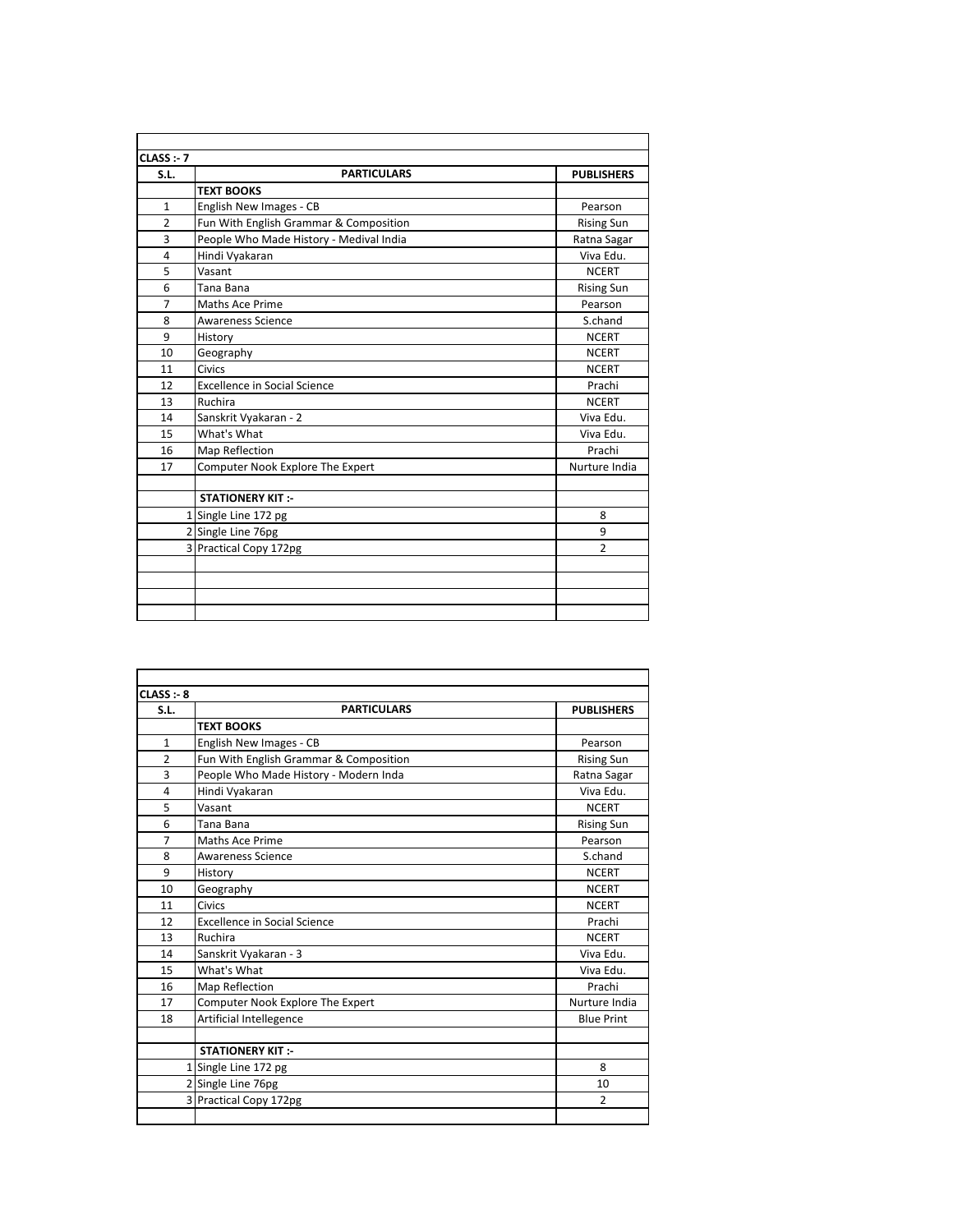| S.L.           | <b>PARTICULARS</b>                                | <b>PUBLISHERS</b>    |
|----------------|---------------------------------------------------|----------------------|
|                | <b>TEXT BOOKS</b>                                 |                      |
| $\mathbf{1}$   | Beehive -IX                                       | <b>NCERT</b>         |
| $\overline{2}$ | Moment-IX                                         | <b>NCERT</b>         |
| 3              | Kshitij Bhag - 01                                 | <b>NCERT</b>         |
| 4              | Kritika Bhag - 01                                 | <b>NCERT</b>         |
| 5              | Hindi Vyakaran Shakhi                             | <b>Harbour Press</b> |
| 6              | Mathematics-IX                                    | <b>NCERT</b>         |
| $\overline{7}$ | <b>NCERT Math Exemplar</b>                        | <b>NCERT</b>         |
| 8              | Mathematics Lab Manual + Practical Manual         | Rachna Sagar         |
| 9              | Science                                           | <b>NCERT</b>         |
| 10             | Ref. Book - Phy.                                  | S.chand              |
| 11             | Ref. Book - Chem.                                 | S.chand              |
| 12             | Ref. Book - Bio.                                  | S.chand              |
| 13             | Practical Manual Book - Together With Science Lab | Rachna Sagar         |
| 14             | HISTORY- India & The Contemporary World           | <b>NCERT</b>         |
| 15             | GEOGRAPHY - Contemporary India -I                 | <b>NCERT</b>         |
| 16             | CIVICS - Democratic Politics -I                   | <b>NCERT</b>         |
| 17             | Economics                                         | <b>NCERT</b>         |
| 18             | Shemushi                                          | <b>NCERT</b>         |
| 19             | Together With Shemushi                            | Rachna Sagar         |
| 20             | Map practice History                              | viva                 |
| 21             | Map practice Geography                            | viva                 |
| 22             | Artifical Intelligence                            | Blue print           |
| 23             | <b>Health Care</b>                                | CBSE eBook           |
| 24             | Tourism - 1                                       | CBSE eBook           |
| 25             | <b>Emplobility Skills</b>                         | <b>CBSE eBook</b>    |
| 26             | <b>Banking And Insurance</b>                      | CBSE eBook           |
|                |                                                   |                      |
|                | <b>STATIONERY:-</b>                               |                      |
| 1              | SINGLE LINE 172pg                                 | 6                    |
| $\overline{2}$ | SINGLE LINE 76pg                                  | 11                   |
| 3              | PRACTICAL COPY 76 pg                              | $\mathbf{1}$         |
| 4              | REGISTER 172 pg                                   | 3                    |
| 5              | PRACTICAL COPY 176 pg                             | 3                    |
|                |                                                   |                      |